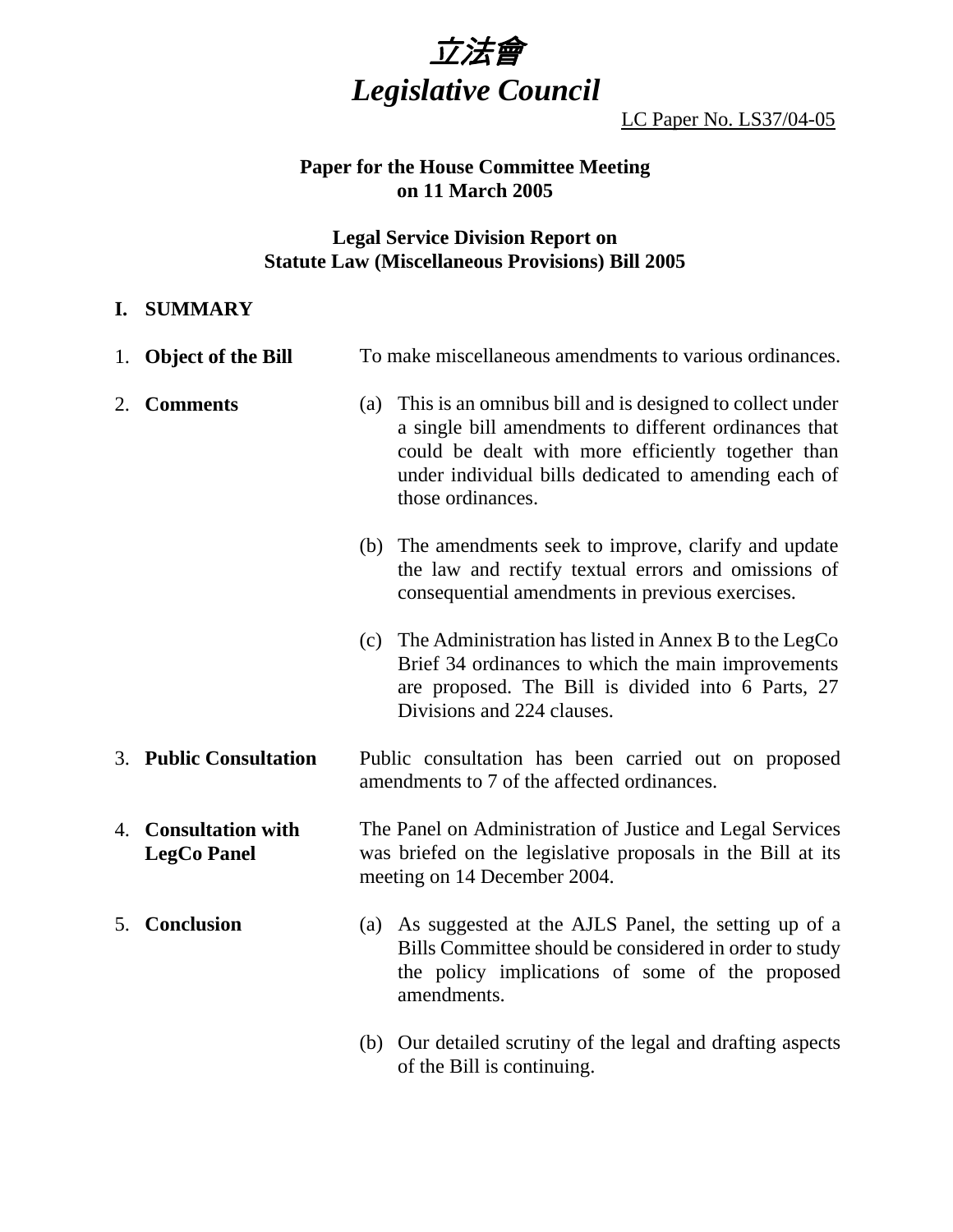## **II. REPORT**

#### **Object of the Bill**

To make miscellaneous amendments to various ordinances.

### **LegCo Brief Reference**

2. LP 3/00/9C issued by the Legal Policy Division, Department of Justice (English version in January 2005).

#### **Date of First Reading**

3. 9 March 2005.

#### **Comments**

4. This is an omnibus bill and is considered by the Administration to be the only efficient option by which to make improvements to a number of Ordinances, whereas the introduction of individual bills relating to each ordinance that is to be amended would be most inefficient.

- 5. The amendments are grouped into 5 Parts along the following themes :
	- (a) Part 2 Amendments relating to the transfer of functions and powers;
	- (b) Part 3 Amendments relating to the change of name, the enhancement of operational efficiency and the refinement of statutory provisions;
	- (c) Part 4 Amendments relating to judicial officers;
	- (d) Part 5 Amendments relating to legal education and legal practitioners; and
	- (e) Part 6 Minor amendments.

6. The 5 Parts are further divided into 27 Divisions, under each of which are collected together amendments related to a specified sub-theme. In all, the Bill comprises a total of 224 clauses. Members may find a list of 34 ordinances at Annex B to the LegCo Brief to which the Administration considers the main improvements are proposed (reproduced at enclosure).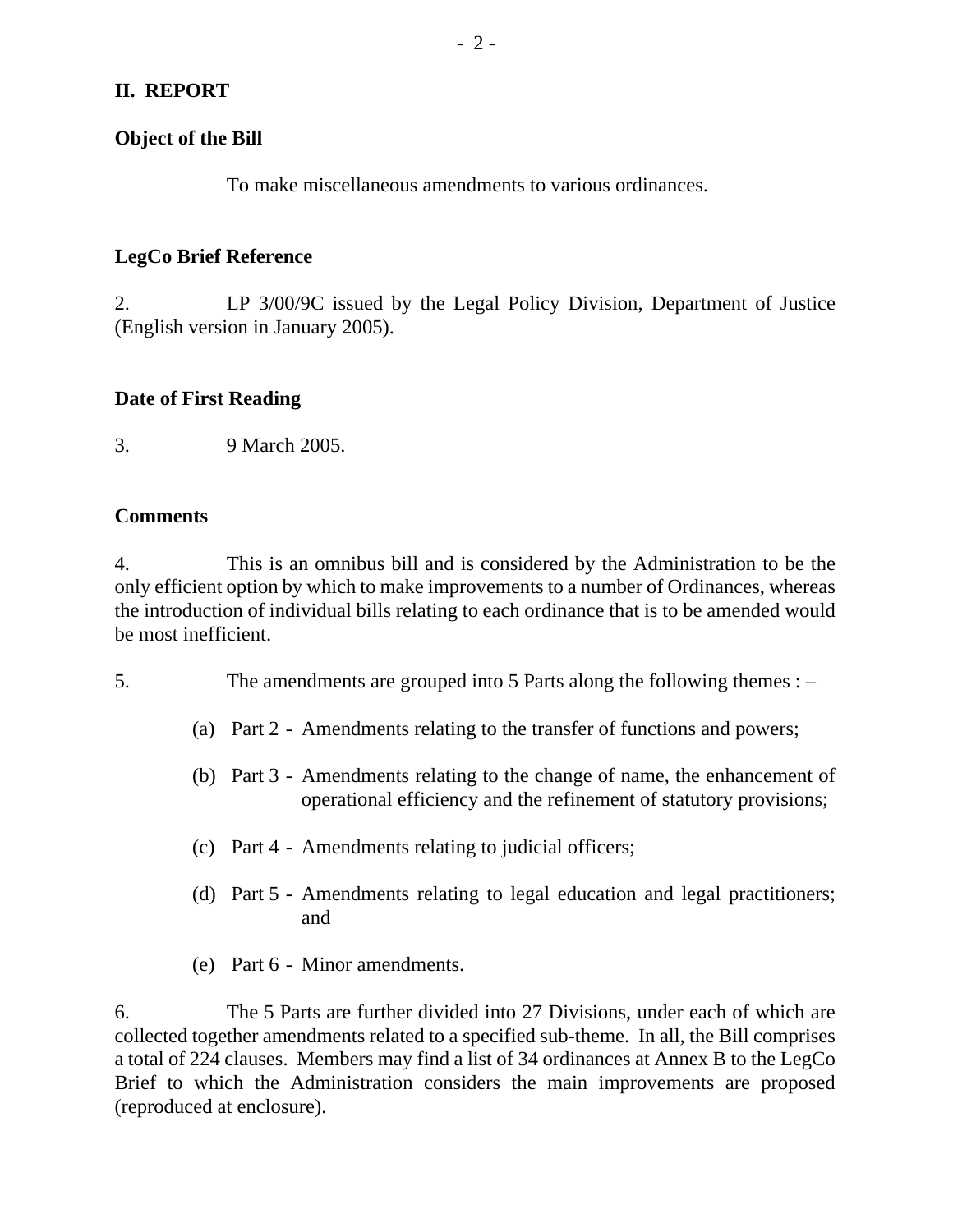7. The proposed amendments seek to improve, clarify and update the existing legislation, rectify textual errors and provide for consequential amendments omitted in previous amendment exercises. For a brief description of the substance of the amendments, Members may refer to Annex C to the LegCo Brief.

8. In its information paper introducing the proposed amendments to the Panel on Administration of Justice and Legal Services, it is stated that they are "minor, technical and largely non-controversial but are important for the purpose of updating or improving existing legislation". Panel members sought clarifications on some of the proposed amendments, namely those to the Prevention of Bribery Ordinance relating to the surrender of travel documents and those to the High Court Ordinance, District Court Ordinance and Criminal Procedure Ordinance relating to the transfer of chairmanship of certain committees. Some members did not agree that those amendments were technical and non-controversial in nature. The Panel Chairman considered that some of the amendments carried policy implications which might need to be examined in detail by a Bills Committee.

## **Public Consultation**

9. Public consultation has been carried out with respect to proposed amendments to 7 of the affected ordinances. Details of the consultation are contained in Annex D to the LegCo Brief.

## **Consultation with LegCo Panel**

10. The Panel on Administration of Justice and Legal Services was briefed on the legislative proposal contained in the Bill at its meeting on 14 December 2004. (See also paragraph 8 above.)

## **Conclusion**

11. As suggested at the AJLS Panel, the setting up of a Bills Committee should be considered in order to study the policy implications of some of the amendments proposed in the Bill.

12. Our scrutiny of the legal and drafting aspects of the Bill is continuing.

Encl. Prepared by Arthur CHEUNG Ping-kam Senior Assistant Legal Adviser 2 Legislative Council Secretariat 9 March 2005 LS/B/12/04-05